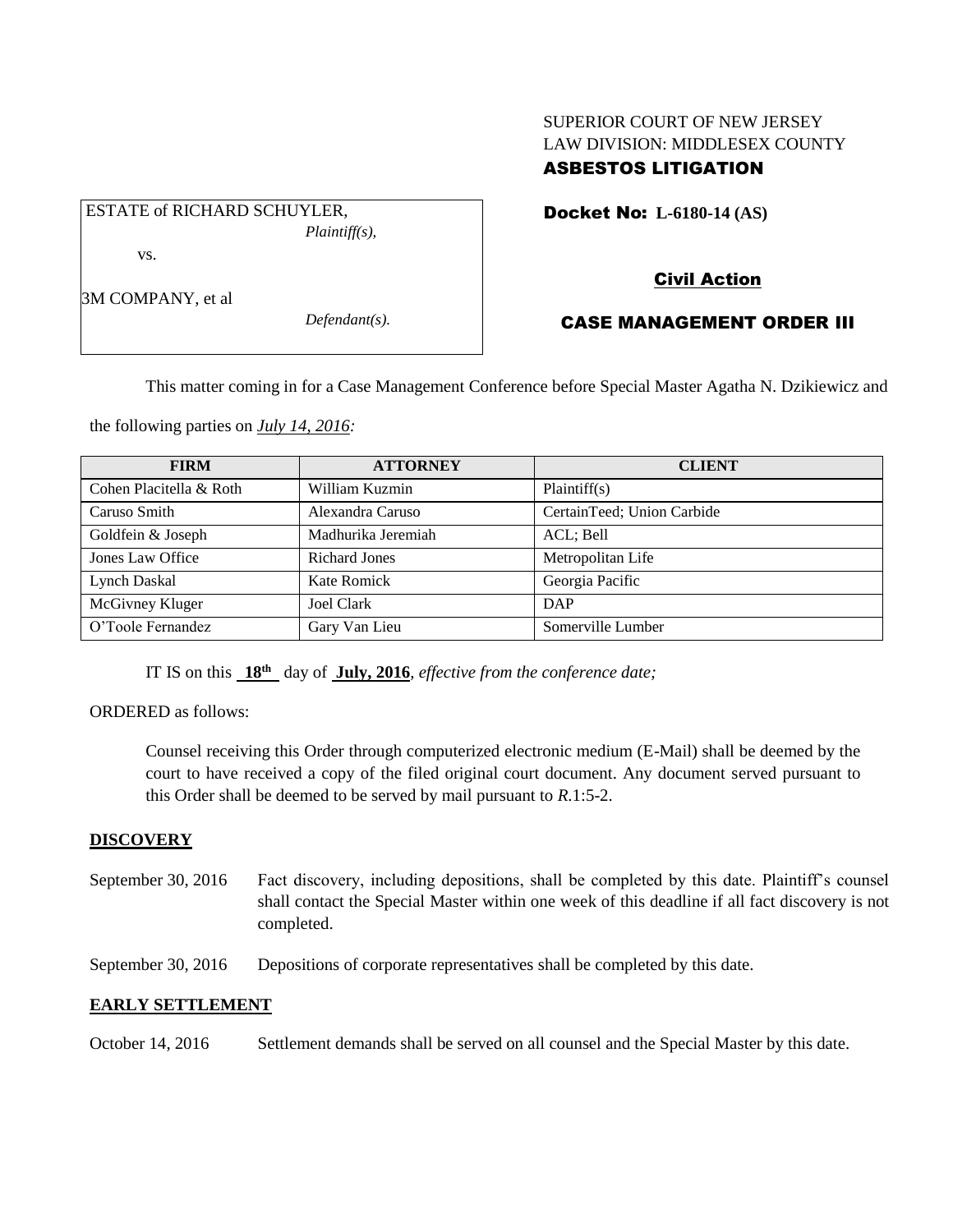## **SUMMARY JUDGMENT MOTION PRACTICE**

| October 21, 2016   | Plaintiff's counsel shall advise, in writing, of intent not to oppose motions by this date. |
|--------------------|---------------------------------------------------------------------------------------------|
| November 4, $2016$ | Summary judgment motions shall be filed no later than this date.                            |
| December 2, $2016$ | Last return date for summary judgment motions.                                              |

### **MEDICAL DEFENSE**

September 30, 2016 Plaintiff shall serve medical expert reports by this date.

January 31, 2017 Defendants shall identify its medical experts and serve medical reports, if any, by this date. **In addition, defendants shall notify plaintiff's counsel (as well as all counsel of record) of a joinder in an expert medical defense by this date.**

#### **LIABILITY EXPERT REPORTS**

- October 31, 2016 Plaintiff shall identify its liability experts and serve liability expert reports or a certified expert statement by this date or waive any opportunity to rely on liability expert testimony.
- January 31, 2017 Defendants shall identify its liability experts and serve liability expert reports, if any, by this date or waive any opportunity to rely on liability expert testimony.

#### **ECONOMIST EXPERT REPORTS**

October 31, 2016 Plaintiff shall identify its expert economists and serve expert economist report(s), if any, by this date or waive any opportunity to rely on economic expert testimony.

January 31, 2017 Defendants shall identify its expert economists and serve expert economist report(s), if any, by this date or waive any opportunity to rely on economic expert testimony.

#### **EXPERT DEPOSITIONS**

February 24, 2017 Expert depositions shall be completed by this date. To the extent that plaintiff and defendant generic experts have been deposed before, the parties seeking that deposition in this case must file an application before the Special Master and demonstrate the necessity for that deposition. To the extent possible, documents requested in a deposition notice directed to an expert shall be produced three days in advance of the expert deposition. The expert shall not be required to produce documents that are readily accessible in the public domain.

#### **PRE-TRIAL AND TRIAL**

November 16, 2016 @ 10:00am Settlement conference. All defense counsel shall appear with authority to negotiate settlement and have a representative authorized to negotiate settlement available by phone. Any request to be excused from the settlement conference

 $\_$  , and the set of the set of the set of the set of the set of the set of the set of the set of the set of the set of the set of the set of the set of the set of the set of the set of the set of the set of the set of th